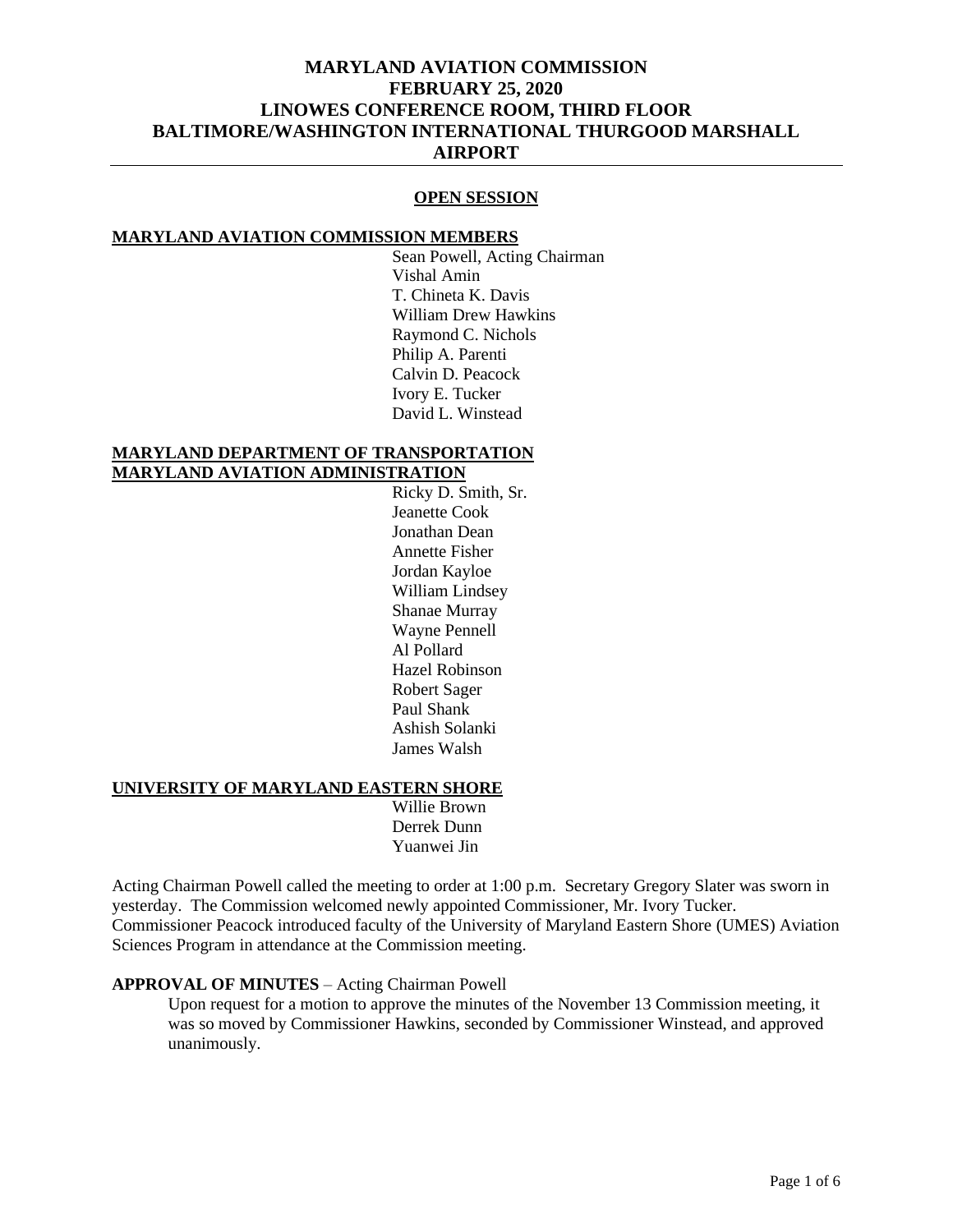## **EXECUTIVE DIRECTOR'S REPORT** – Ricky Smith

MAA has been working with UMES on their internship program. Ms. Shanae Murray, Chief, Division of Administration & Performance Management is the point of contact at MAA for internship programs.

Budget Hearings House and Senate budget hearings went very well, although there were changes to the Governor's Allowance. During the hearings, additional discussion items raised were the NextGen noise response and progress with the DC Metroplex BWI Community Roundtable; legal action BWI Marshall or the State of Maryland have taken; list of unfunded projects and impact to customers; and legislative audit issues related to Fraport. Two budget actions were taken. Final determination on a reduction in the funding for BWI Marshall's new Ambassador Program has not been made. MAA agreed to a reduction in the overall consultant budget of \$270,000.

Legislative Update A number of bills this legislative impact MAA:

- HB 620, Charitable Donations at BWI Marshall Security Check Points, would require MAA to place donation boxes at the entrance to each security screening checkpoint at BWI Marshall for the money to be used to support the Department of Disabilities education programs. MAA has raised concerned about potential revenue diversion if this bill passes.
- SB 62/HB1410, Secure Maryland Wage Act, mandates a minimum wage of approximately \$18.50 for all workers at BWI Marshall or other heightened security locations.
- HB 310/SB184, University of Maryland, Baltimore Study on the Health Effects of Air Traffic Noise, requires a study be conducted on the health effects of air traffic noise near BWI Marshall. MAA believes this bill will pass and funding for the study will need to be identified.
- SB476/HB1578, Facial Recognition Privacy Act, place requirements on State units utilizing facial recognition, including accountability reports, data integrity and security measures, public community hearings, annual reporting, and training for staff. MAA is concerned about this bill due to the impact on consideration for using this technology at U.S. Customs and for security checkpoint monitoring.
- SB 857, Facial Recognition Services Moratorium, prohibits the use of facial recognition technology.
- HB 16/SB 121 Aircraft Parts and Equipment Sales Tax Exemption, provides an exemption from the sales and use tax for materials, parts, and equipment used to repair, maintain, or upgrade aircraft in certain circumstances.

Acting Chairman Powell commended MAA Executive Director Ricky Smith and Chief, BWI Marshall Operations & Maintenance, Wayne Pennell on their handling of the recent incident of an arriving passenger with a suspected case of COVID-19.

### **PLANNING & ENGINEERING - Paul Shank**

Key Projects Update Taxilane rehabilitation work at the Midfield Cargo Complex is underway with winter shutdown November 22 through March 14, 2020. Work will resume after the shutdown and is expected to be complete in Summer 2020. next week. The five-gate extension to Concourse A is under construction with completion expected in July 2020.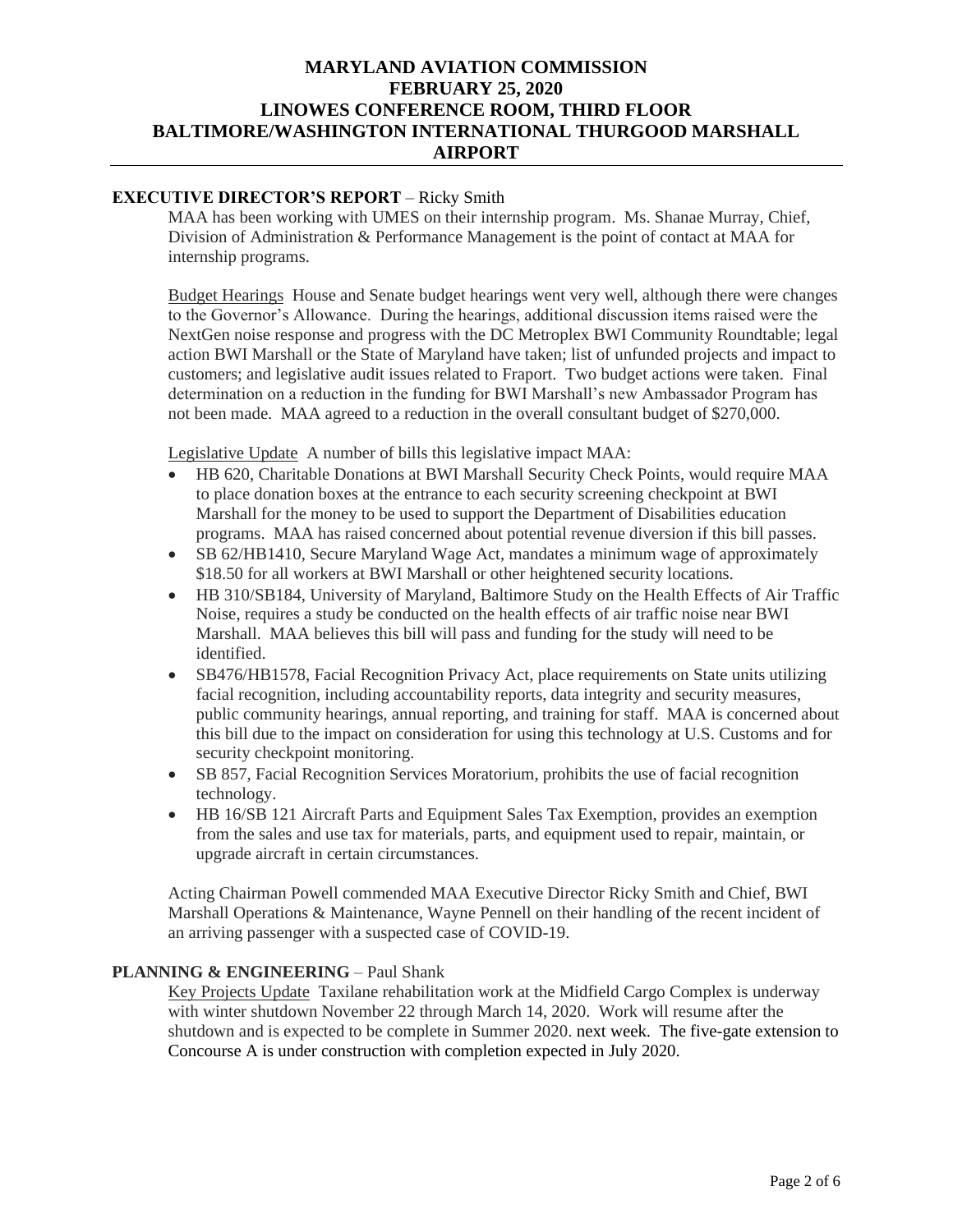## **MTN OPERATIONS & MAINTENANCE** – Al Pollard

Aircraft operations for the three months November, December, January decreased compared to the same month, prior year, by 9%, 17%, and 9%, respectively. Fuel sales increased 6% in November and 2% in December, and decreased 6% in January.

### **BUSINESS DEVELOPMENT & MANAGEMENT** – James Walsh

Financial Results – H1 FY 2020 For the first half of Fiscal Year 2020, both operating and nonoperating revenues have increased. A large portion of the increase in operating revenues is related to the new airline use and lease agreement, which was executed in July 2019, and to parking revenue, which continues to outperform enplanement growth. Operating expenses are up 9% due to systems maintenance work.

Financings MAA recently entered into a \$20 million loan agreement with MdTA for the Concourse A extension. Upcoming financings include a \$65 million Aircraft Maintenance Facility Infrastructure loan from MdTA and a \$500 million revenue bond issuance for the A/B Baggage Handling System. Southwest Airlines continues to advise MAA that the current A/B system is constraining growth and they anticipate an additional 50 flights once the system is open in three years, adding 5 million new passengers per year. In addition to the Southwest growth, Spirit Airlines plans to add another 20 flights, equivalent to 2.2 million annual passengers. This growth would put BWI Marshall at 35 million annual passengers in 2025, much sooner than the currently projected 2030.

Major Capital Projects Major Capital Projects MDOT MAA's final capital program for the FY 2020-2025 period has been submitted to MDOT. The resulting Major Construction and D&E projects portion of MDOT MAA's program includes fifteen (15) projects at BWI Marshall and MTN airports totaling \$820 million for the six-year program period. The projects and Total Estimated Cost (TEC) are summarized below:

### *New Major Capital Projects*

- **Concourse A/B Enabling – Central Utility Plant Upgrades** \$10,800,000 TEC This project will upgrade the existing utility plant to handle the increased square footage of the expanded Concourse A/B Connector and Baggage Handling System improvements.
- **Taxiway F Relocation** \$2,620,000 TEC This is a new project being added to the D&E program. The project will design a realignment of Taxiway F to meet the latest airfield taxiway/runway geometric standards.

### *Development & Evaluation Project Moved to Construction Program*

• **A/B Connector & Baggage Handling System Construction** \$501,242,000 TEC This is a FY 2019-2024 previously approved D&E Program project moving to Construction. This project provides for the construction of a 183,000 square foot (SF) addition to the Concourse A/B and the renovation of 123,000 SF within Concourse A/B. The two-level building between Concourses A and B will provide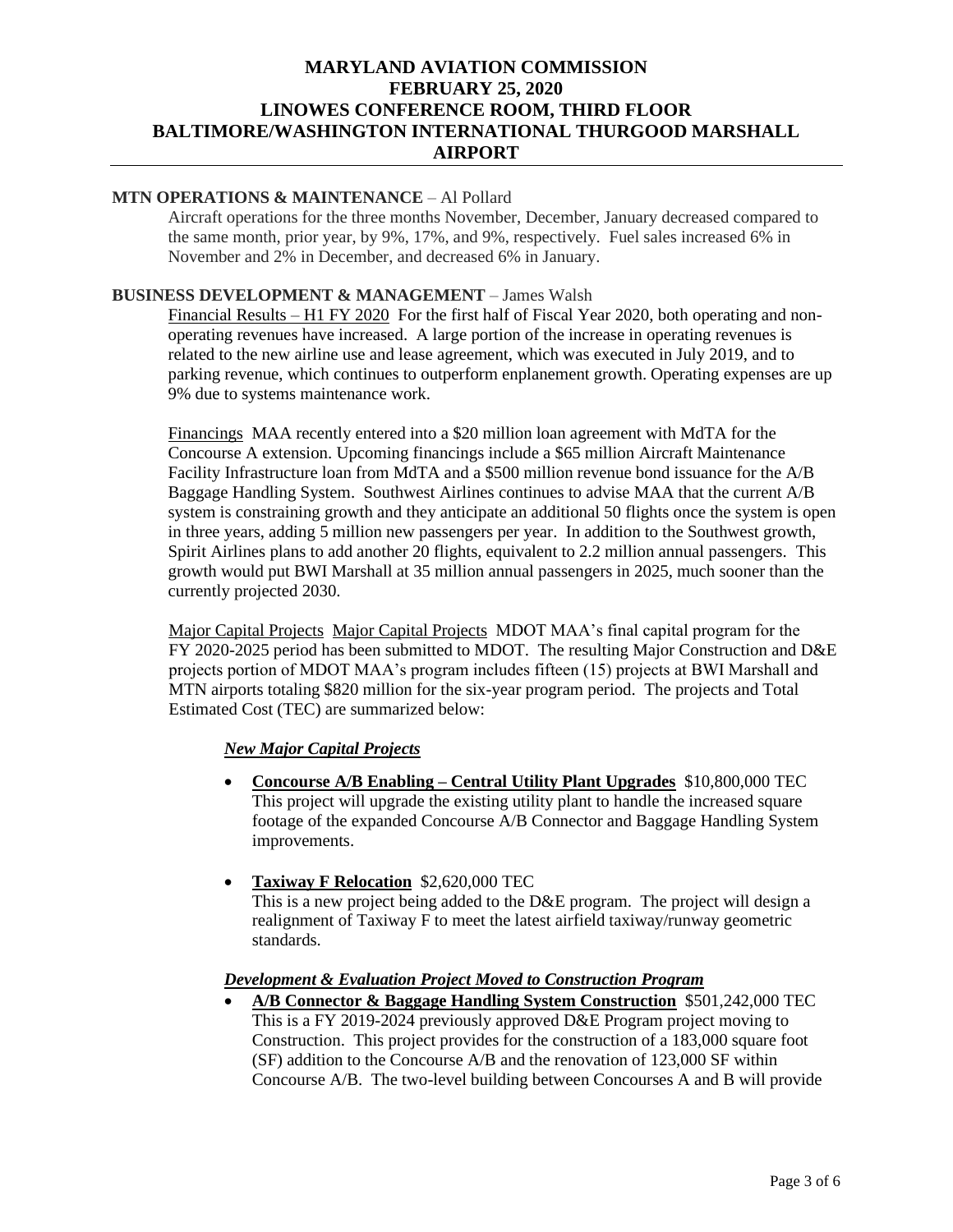space for expanded holdrooms, two new restrooms, concessions, a connector between the concourses, and a new fully in-line baggage handling system.

### *Previously Approved Construction Project Removed*

• **Midfield Cargo Apron Deicing Expansion** (FY2018-2023) \$8,870,000 TEC This project covers infrastructural improvements to allow glycol collection at the expanded Midfield Cargo Apron. Scope includes piping and valving to divert glycol runoff, controls to actuate diversion, improvements to the lift station, and tanks for storage and collection of deicing fluids. PFC Application 13 project.

### *Existing Projects Previously Approved*

- **International Concourse Extension** (FY 2016-2021 \$114,128,000 TEC The project consists of a 150-foot extension to Concourse E that will provide 6 additional gates at the end of the Concourse, 2 additional full service gates and holdrooms to serve aircraft types that will comprise most of the growth expected to occur in the next 3 years. Project is open to use.
- **MAA Shuttle Bus Replacement** (FY 2018-2023) \$37,745,000 TEC This project will purchase a maximum of 50, 40-foot and 60-foot, buses powered by clean diesel, and or zero emissions electric propulsion for shuttle bus services to and from airport operated parking facilities and the Amtrak BWI Rail Station. Forty clean diesel buses received as of November 2019.
- **Concourse D HVAC Replacement** (FY 2018-2023) \$19,554,000 TEC This project will replace the existing HVAC systems serving the DY and commuter portions of Concourse D. Improvements include replacement of ceiling systems throughout the DX, DY, and commuter portions of the concourse. PFC Application 13 project and is under design.
- **Concourse B Apron Reconstruction** (FY 2018-2023) \$10,452,000 TEC This project includes the reconstruction of approximately 28,000 square yards of Concourse B apron pavement from gates B6 to B15 that is adjacent to Taxiway T. The work includes existing pavement demolition and removal, erosion and sediment control, new portland cement concrete pavement, and pavement markings. Project complete Fall 2019.
- **FIS Hall Reconfiguration** (FY 2018-2023) \$10,000,000 TEC This project will increase passenger throughput in the Federal Inspection Service (FIS) area by implementing Customs and Border Protection's (CBP) new "Baggage First" processing approach, and reconfiguring the current Immigration and Customs Halls to provide more kiosk and passport control booth space. PFC Application 13 project.
- **Restroom Improvement Program** (FY 2018-2023) \$54,413,000 TEC This multi-year program will renovate 64 existing BWI Marshall Airport restroom facilities. The improvements will vary by restroom depending on the current condition and projected usage. Renovations will range from circulation and cosmetic improvements to full reconstruction. PFC Application 13 project under design.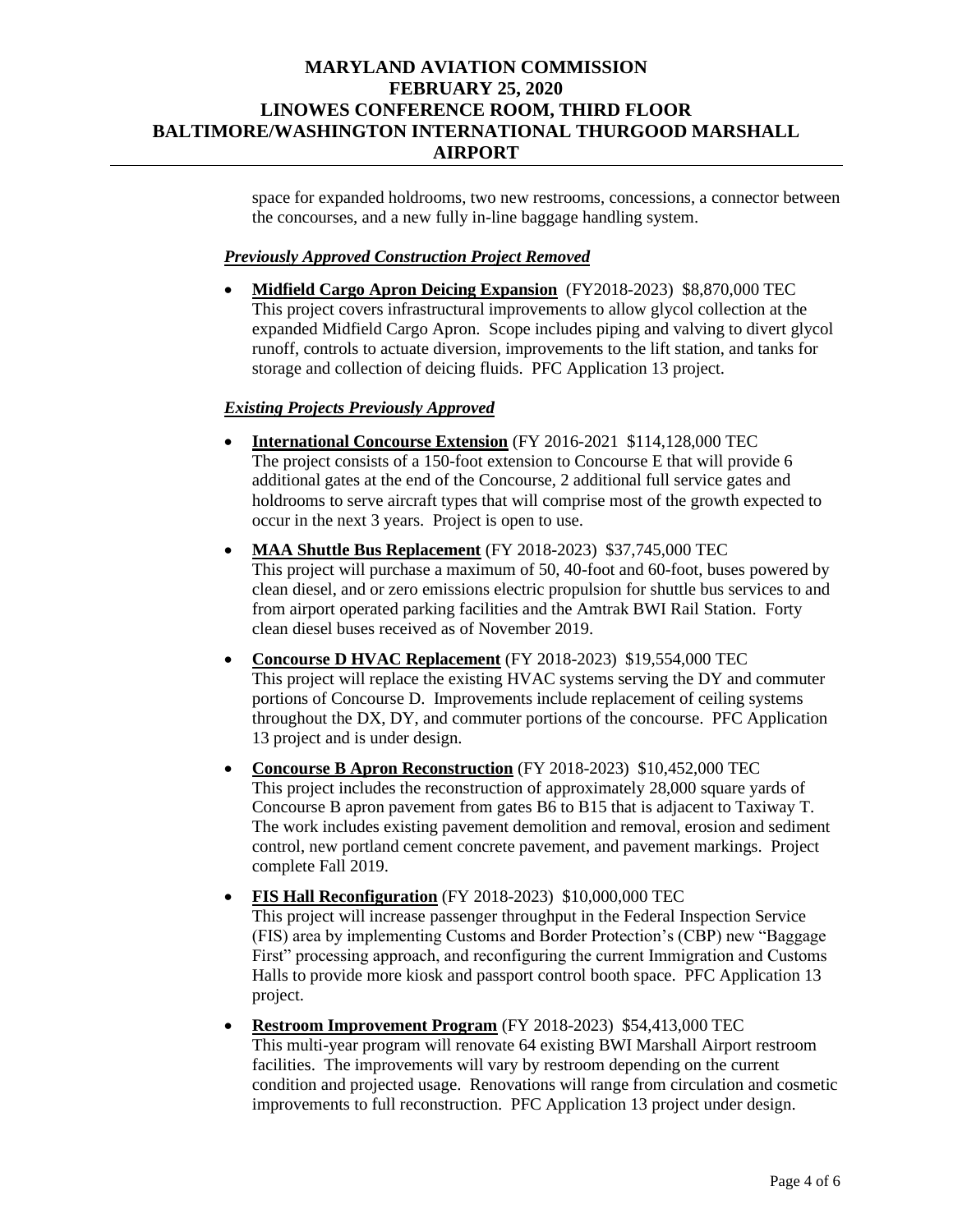- **Residential Sound Mitigation Program** (FY 2018-2023) \$34,380,000 TEC This multi-year program will provide sound mitigation for up to 170 single family homes and 488 multi-family units, as well as, the purchase of up to 35 parcels. PFC Application 13 project.
- **Concourse A Improvements Phase II** (FY 2019-2024) \$64,455,000 TEC The project adds five gates by extending the existing Concourse A approximately 234 feet to the northwest, creating a 55,000 square foot addition to serve larger aircraft types. The improvements also include gates, new restrooms, loading bridges, concessions, electrical, mechanical and storage. Project underway.
- **Aircraft Maintenance Facility Infrastructure** (FY 2019-2024) \$69,118,000 TEC This project provides the infrastructure improvements in support of the development of a full-service aircraft maintenance facility. The improvements will include utility infrastructure and site grading. Landside and airside access routes will be provided to support operations. Project under design.
- **Midfield Cargo Area Improvements** (FY 2018-2023) 35,976,000 TEC This project includes the rehabilitation of the apron in front of the Midfield Cargo Complex facilities and realignment / remarking of Mathison Way on the landside of the facility. This work covers rehabilitation of existing pavement, and the extension of Taxiway Z to a new intersection at end of Runway 10. Project is underway. Previously approved phases include expansion of the apron, tenant relocation improvements, and deicing system expansion.
- **Taxiway B Pavement Reconstruction** (FY 2019-2024) \$13,376,000 TEC This project reconstructs Taxiway B between Taxilane N1 and Taxiway T. Shoulders will be added along the entire length of the taxiway to comply with FAA standards. The work includes a mix of full depth reconstruction along with mill and overlay of existing pavement. Other work elements include enlargement of the filet from Taxiway S to Taxilane N1, along with associated grading, drainage, lighting, airfield signage and pavement markings. Project underway.

Upon request for motion to approve these projects for inclusion in the Final FY 2020-2025 CTP, it was so moved by Commissioner Winstead, seconded by Commissioner Hawkins, and approved unanimously.

### **MARKETING & AIR SERVICE DEVELOPMENT** – Annette Fisher

Traffic Statistics Update Overall passenger traffic increased for Q4 2019 were up 3.4%, compared to the same quarter 2018. Despite the 787 MAX 8 groundings impacting air service since early 2019, for the calendar year BWI Marshall served 26.99 million passengers, just 0.6% down from 2018. International traffic decreased 7.8% in CY 2019. Cargo traffic continues to grow and increased over 17% in Q4 2019.

Air Service Frontier Airlines is launching flights to Miami and San Juan in April and to San Salvador in June. Spirit is also beginning San Salvador service in May, and adding daily flights to Fort Lauderdale, Orlando, and San Juan. Southwest is launching Turks and Caicos service in March and Pensacola and Tulsa services in June. Sun Country Airlines comes to BWI Marshall in May with seasonal service to Minneapolis-St. Paul.